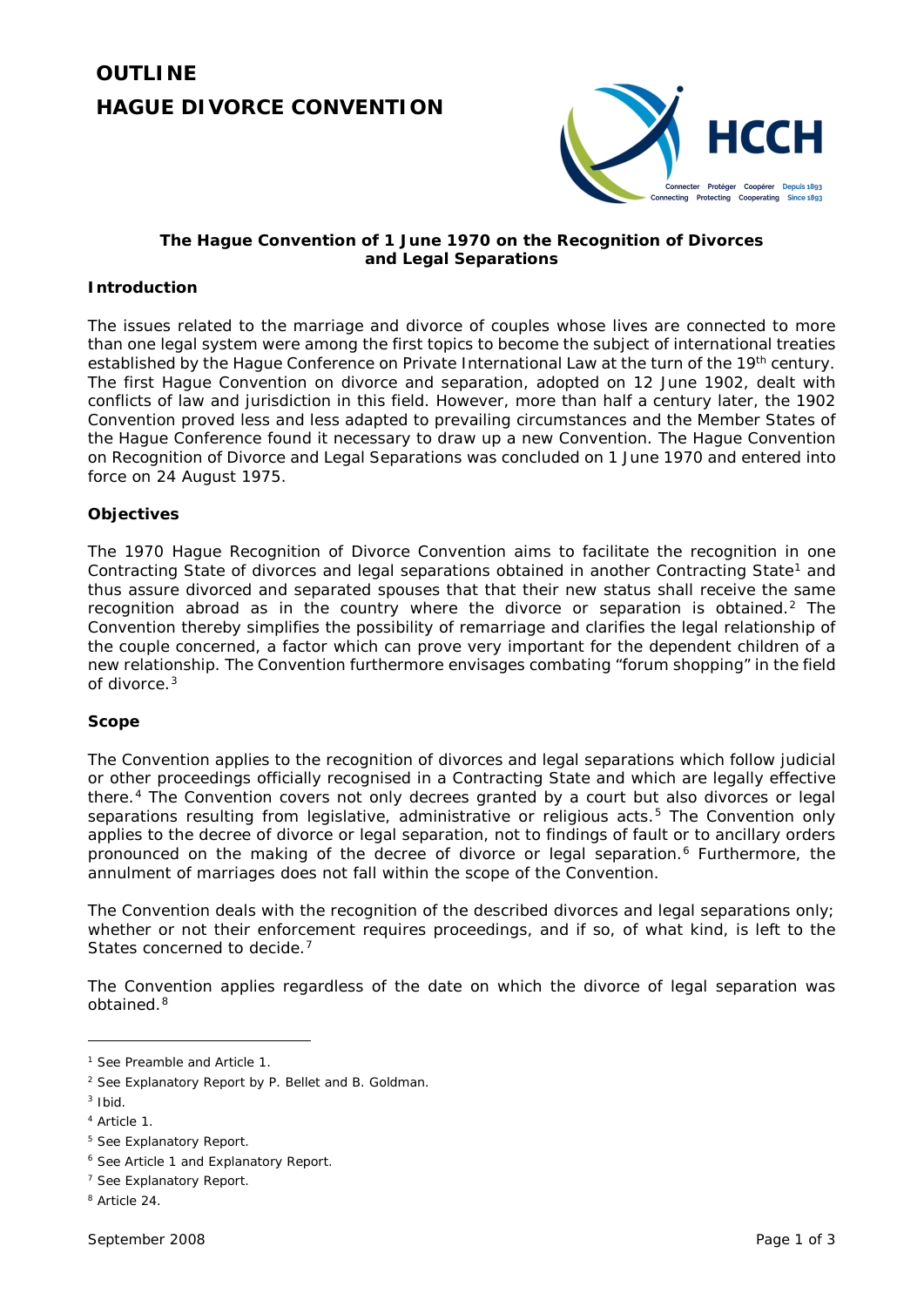#### **How the Convention pursues its objectives**

The Convention does not establish direct uniform rules of jurisdiction in the Contracting States. It regulates jurisdiction indirectly, by providing that recognition of divorces or legal separations is conditional upon presence of certain links between the spouses, or either one of them, and the State of divorce or legal separation.

#### *Divorces and legal separations to be recognised*

The Convention provides for recognition of divorces or legal separations obtained in a Contracting State if, at the date the proceedings were instituted, the respondent had his or her habitual residence there,<sup>[9](#page-1-0)</sup> or the petitioner had his or her habitual residence there. For the latter case, an additional condition is that either the petitioner's habitual residence existed for more than one year or the spouses last habitually resided there together.[10](#page-1-1) Recognition of divorce or legal separation is furthermore provided for cases where both spouses were nationals of the State of origin or the petitioner was a national of that State, provided that the petitioner had his habitual residence there or he had habitually resided there for a continuous period of, at least one year, within the two year preceding the institution of the proceedings.<sup>[11](#page-1-2)</sup> Finally, a divorce is to be recognised where the petitioner was a national of that State and he was present there at the time of institution of the proceedings, provided that the spouses last habitually resided together in a State whose law, at the date of the institution of the proceedings, did not provide for divorce.<sup>[12](#page-1-3)</sup> The latter rule only applies to divorces and cannot be extended to legal separations by analogy.<sup>[13](#page-1-4)</sup>

The expression "habitual residence" is to be deemed to include the term domicile, where the State of origin of a divorce or legal separation uses the concept of domicile as a test of jurisdiction in matters of divorce or legal separation.<sup>[14](#page-1-5)</sup>

#### *Refusal of recognition*

The recognition of a divorce or legal separation may be refused where: (1) both parties were nationals of States which did not provide for divorce and of no other State;<sup>[15](#page-1-6)</sup> (2) adequate steps were not taken to give notice of the proceedings to the respondent;<sup>[16](#page-1-7)</sup> and, (3) the divorce or legal separation is incompatible with a previous decision determining the matrimonial status of the spouses, provided that the decision is in effect or recognisable in the State where recognition of the divorce or legal separation is sought.<sup>[17](#page-1-8)</sup> Furthermore, a Contracting State may refuse recognition where such recognition is manifestly incompatible with its public policy.

# *Reservations*

Contracting States may at the time of ratification or accession reserve the right to refuse recognition in the following circumstances: where the spouses at the time of divorce or legal separation were nationals only of the State in which recognition is sought and the law applicable according to the private international law of that State would have led to a different result then the law applied by the State of origin;<sup>[18](#page-1-9)</sup> and, where the spouses at the relevant time both

<u>.</u>

<span id="page-1-0"></span> $9$  Article 2 (1).

<span id="page-1-1"></span><sup>10</sup> Article 2 (2).

<span id="page-1-2"></span> $11$  Article 2 (3), (4).

<span id="page-1-3"></span> $12$  Article 2 (5).

<span id="page-1-4"></span><sup>&</sup>lt;sup>13</sup> See Explanatory Report.

<span id="page-1-5"></span><sup>14</sup> Article 3.

<span id="page-1-6"></span><sup>15</sup> Article 7.

<span id="page-1-7"></span><sup>16</sup> Article 8.

<span id="page-1-8"></span><sup>17</sup> Article 9.

<span id="page-1-9"></span><sup>18</sup> Article 19 (1).